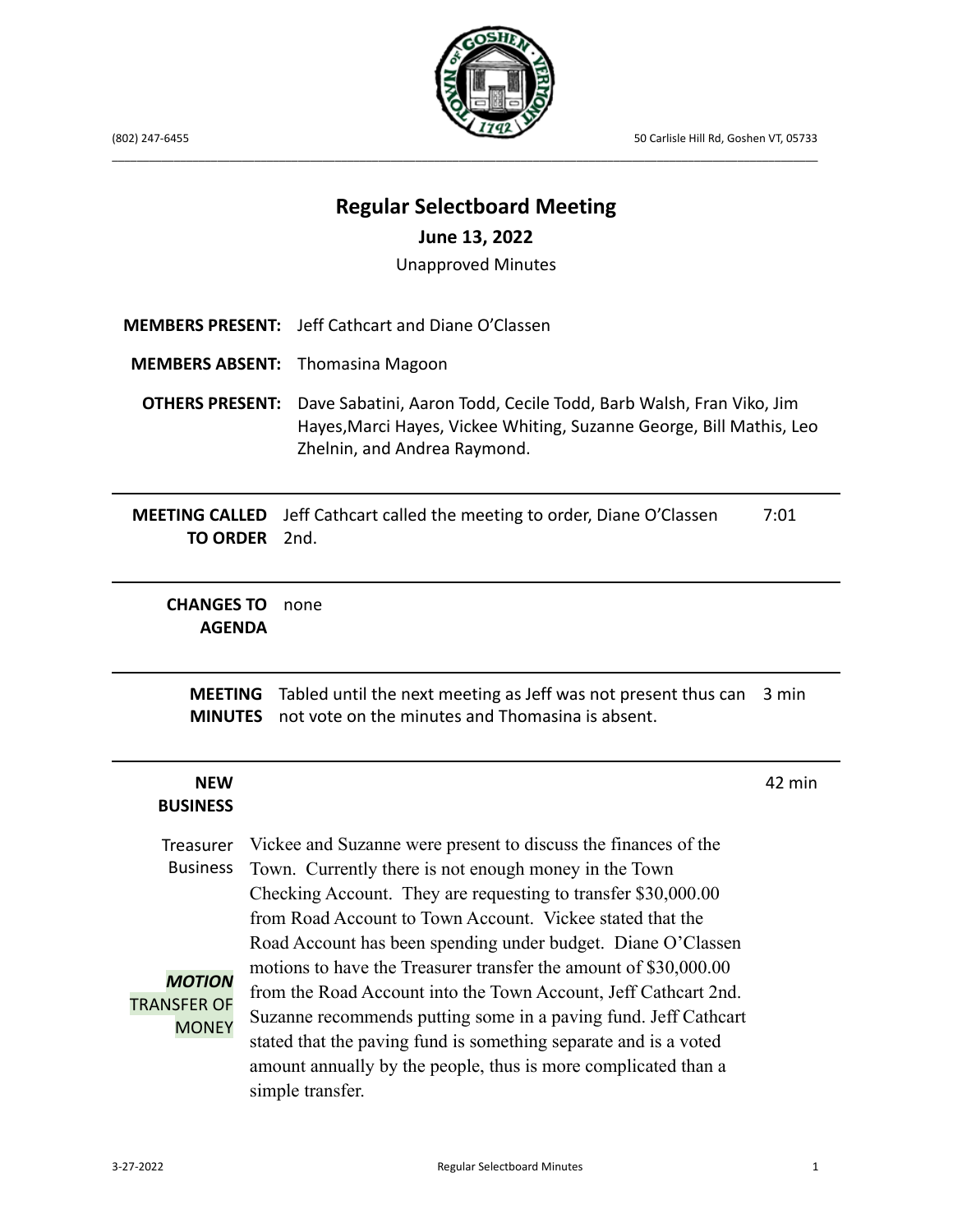

### South Hill Hearing *MOTION* SOUTH HILL ROAD

Jeff Cathcart makes a motion to keep the former South Hill section before the road was altered as a trail and formally adopt the created alternative section as a Town Road being a part of South Hill Rd. Diane O'Classen 2nd. Aaron Todd thanked the Town. Dave Sabatini thanked Marci for doing the work on this. Cecile inquired if the State will need to know this information. Marci will get this to the State and District 3 while at the office tomorrow.

Road and Bridge Standard *MOTION* ROAD AND BRIDGE **STANDARD** 

Jeff stated this agreement has not been filed yet for this year, he stated that the Road and Bridge agreement will be adopted as of today, this has been signed and Marci is to send the paperwork to VTrans tomorrow. Jeff Cathcart motions that the board accepts the States Road and Bridge Standard, Diane O'Classen 2nd.

Tax Sale Vickee reported that she has scheduled a tax sale with the Town Attorney (Fritz Langrock) for the property of 184 Hayes Rd, owned by Roy Kinsley and Hannah Rice. The total amount owed is \$3,300.83 this includes unpaid taxes, interest, fees, and penalty, there will be additional legal fees and advertising fees added. Vickee would like a selectboard member present on Saturday July 30th, at 10 am at the Town Hall for the tax sale. Jeff Cathcart and Diane will both be there. This is the fourth consecutive year a tax sale has been called for this property.

Town Vehicle and Building Theft and Vandalism Jeff Cathcart reported that Friday night someone took an ax to the Town Garage door, riffled through the garbage truck. Jeff Cathcart has purchased a camera and it will be installed. This will come out of constable wages. Marci stated that the ax was taken out of the garbage truck and is missing, and the inspection sticker was attempted to be stolen as well. Jim stated that the door knob has been replaced as it was bashed in, Jim would like to have a deadbolt on the door as well. Thankfully the individual was unable to get into the building. Jim stated that the garbage truck keys were moved, he believes the individual tried to steal the vehicle. The garbage truck was parked down there because it broke down on the run, therefore even though the truck started the forward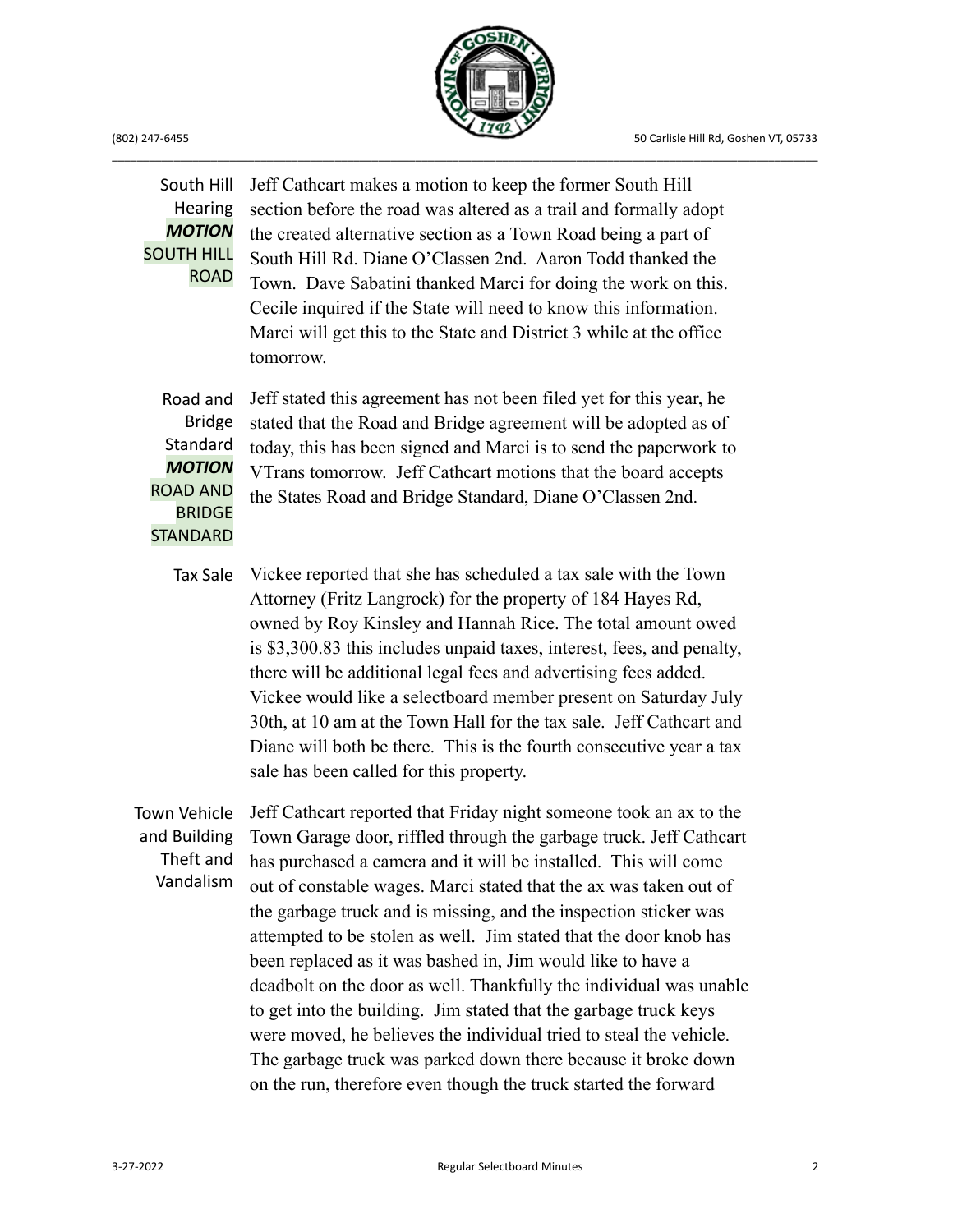

gears were not working, thus the vehicle was unable to be moved. Jeff stated that he will give the camera to Marci to have installed. He would like everyone to know that there will be a camera for the Town Garage, Sand and Salt Shed. Jeff believes that the Town Garage has wifi already from the Town Office and Hall. Marci does not think it reaches the Town Garage, this will be looked into.

Forest Board Agreement Jeff Cathcart signed the Forest Board Agreement and sent it back to them. The Forest Service is giving the Town \$15,000.00 for this year. This will have to be used this year, it is broken down with what the Forest Service would like the Town to do with it. Jeff Cathcart will walk with them Thursday to discuss problem areas. Jeff Cathcart would like to have the amount be able to go towards the lower part of Carlisle Hill near the Town Garage. This has been an area in discussion for several years to work on. Vickee inquired if this needs to be done on forest roads as stated. Jeff Cathcart stated that there may be leniency regarding where the money is spent this year, as stated by a Forest personnel. Vickee stated that this will have to be tracked and kept separate for Suzanne's finances. Vickee inquired about funding available until December. Jeff Cathcart told those present about the lost money due to not using it, the Forest gave the town two years time, then in December after only a few months, said that the money was not available and the Town does not have the previously agreed amount. Jeff would like a separate time sheet for Forest Service work to make it easier managed for billing the Forest Service.

Andrea Raymond Property Work Jeff Cathcart stated that he received a letter from the land owner regarding hiring Tammy Walsh for work to be done on an existing stone wall, Jeff added that there is a retaining wall currently of wood, not a stone wall. Fran inquired about the setbacks for this area, Marci stated that the setbacks for the Town Right Of Way (ROW) is 24'9" from the center of the road, the work being done, material being stored, and the wall itself is in the Town Right Of Way. Jim stated that it is pre-existing and that this is something that everyone should work together on and that the bank should be worked on. He was asked about this from Tammy and Jim staked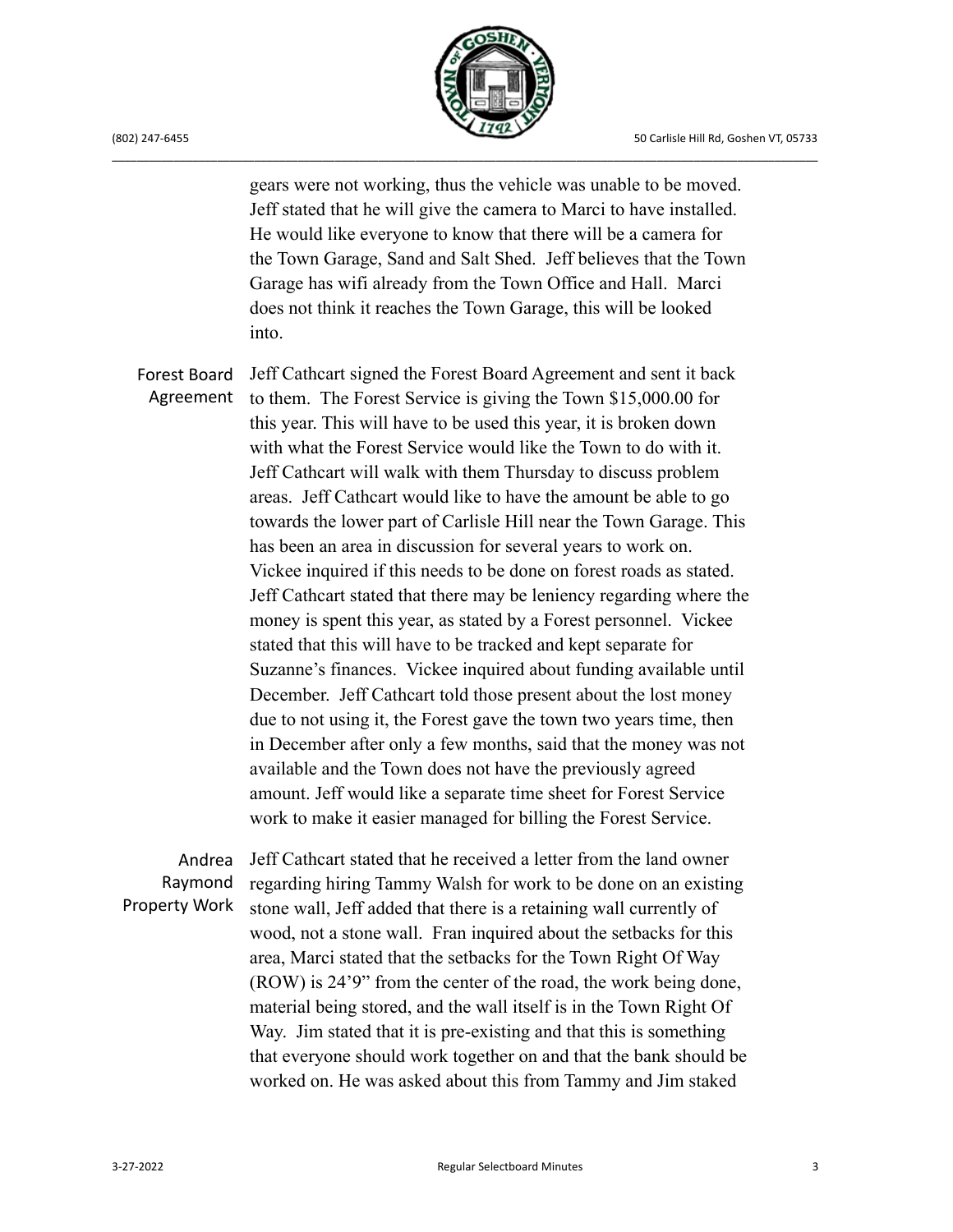

out 5' from the edge of the road that he told her the Town needs and to not do any work closer than the 5'mark. Jim said this is necessary because of the winging, ditching, and having a place to push the snow. Jeff Cathcart stated that it is illegal for work to be done in the Town Right Of Way, and for work done in the public road unbeknownst to the Town, and without permission requested from the landowner to the municipality. Fran stated that Tammy spoke with Jim and he marked out where she can begin the work for the wall, she doesn't understand why when Tammy spoke with Jim that there is an issue. Marci spoke up and stated that she was inquired about this project prior to any work being done (3 weeks ago) in the Town Office. Marci told Fran that anytime work is done in the Town Right Of Way the owners need to request permission from the Selectboard, then there is usually an onsite visit between the Selectboard, Road Foreman, and land owner (and contractor if possible) to discuss the project. Marci advised to do this, this was not heeded. Fran stated that Tammy spoke with Jim and a board member separately to obtain permission. Diane O'Classen stated that the first time Tammy approached her regarding the project was after it had begun. Jeff Cathcart stated that Jim is not the Road Commissioner. Marci again stated that it was known prior to work commencing. Furthermore she clarified that speaking to a Selectperson outside of a meeting is not receiving permission from the board, speaking to Jim and receiving instructions is also not sufficient enough. The three members must be informed and it needs to happen within a Selectboard Meeting, additionally Jim's input is weighed in, and the landowner must be involved, it needs to be done collectively with all involved and within a meeting to be official. Jeff Cathcart further stated that Marci called Andrea to invite her to tonight's meeting, this is the owners responsibility, not Tammy's. The owner needs to request permission and needs to be involved, the letter is not requesting board permission. Work will need to stop until the correct procedure is followed. Marci stated that Tammy was good about coming in and giving the Town her insurance as she is closing one lane of traffic while working in the road, thus her insurance was requested.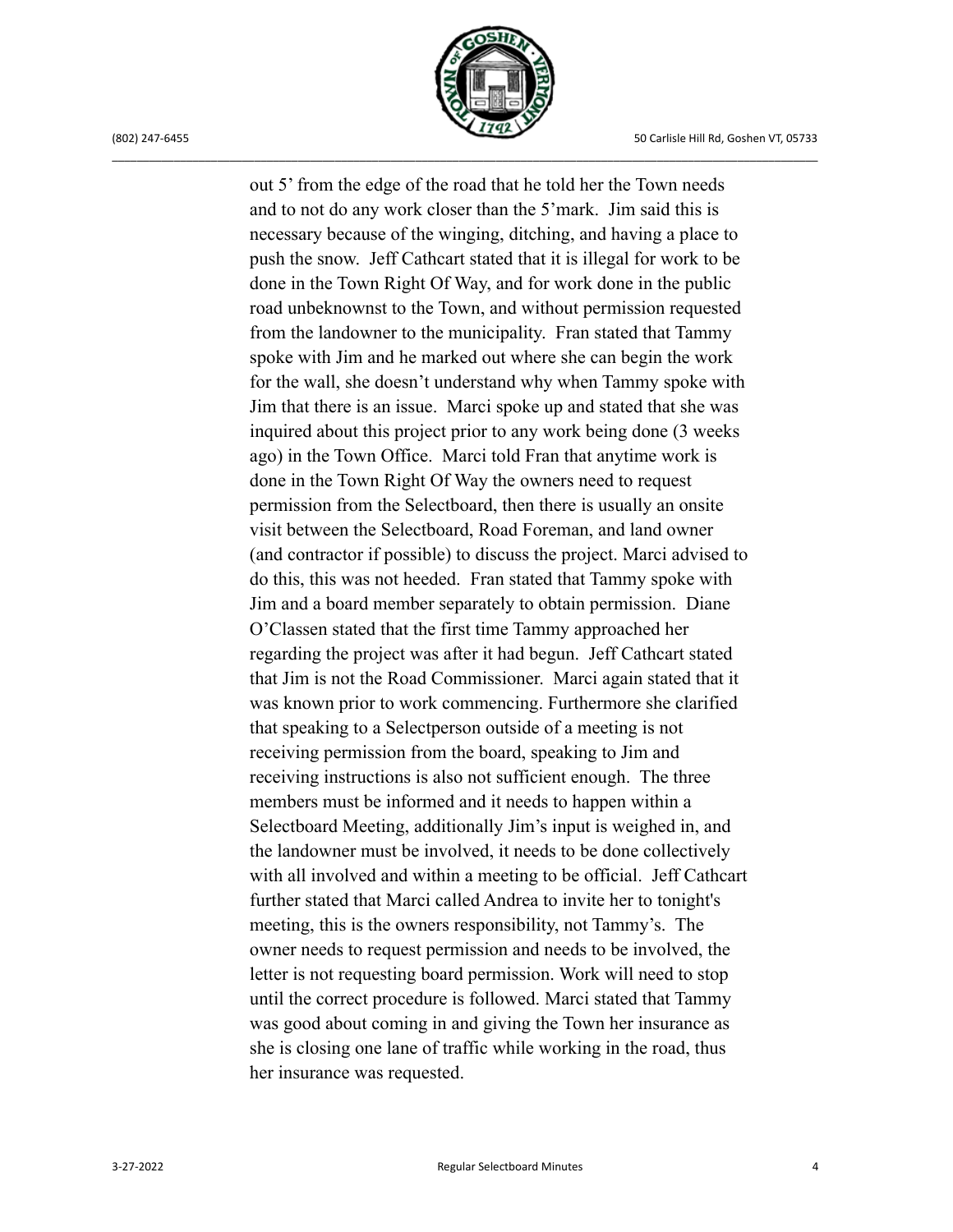

**OLD BUSINESS** Garbage Truck Andrea Raymond Jim stated that the garbage truck broke down this past week while doing garbage, the transmission went, while going up the gap, the forward gears stopped working, only reverse works. Jim reported that Jared Lowell found a \$19,500 truck which is a 550 pickup truck, it is a heavier duty truck and would be more conducive for hauling a trailer and doing other work in Town. Jeff Cathcart is in favor of fixing the current garbage truck. Marci stated that this is the third transmission in the truck, the truck is too lightweight to do the work in Town, furthermore things on the truck are starting to go. Diane O'Classen stated she spoke with Marci regarding doing drop off. She would like information gathered with costs and options, she also thought that now would be a good time to do a trial run with drop off, being that our Truck is no longer working. Dave Sabatini suggested speaking with Denton. Marci stated that she has already been communicating with him to discuss the cost of picking up and dumpsters. Jim stated that perhaps garbage should be something that could not be a Town matter at all but go back to the landowners responsibility. He suggested that the Town not handle garbage for the people. This would reduce taxes as it would not have garbage salary, truck fuel/maintenance/insurance, and tipping fee as a cost for the Town. He said to put the responsibility back to the people, they then could manage their waste as it works for them, whether it is drop off or pick up, it would be up to the individual. Marci stated no other Town pays for and picks up garbage like Goshen does. Jim Hayes further added that it is a service that is abused. Cecile Todd stated that the Town of Leicester gives Van Denton money to be parked in Leicester two times a month then people come to Denton and pay Denton for their bags/recycling. Diane mentioned doing drop off here to try and see how it works. Vickee stated that a date should be set for drop off, well in advance and notify the people. Diane O'Classen will work on the garbage drop off option with Marci. Fran called Andrea to come down to the meeting and introduced her to the board. Andrea introduces herself to the board and stated that she hired Tammy Walsh to build a wall because the wall there is failing. Last spring a big boulder came off the wall and rolled across 24 min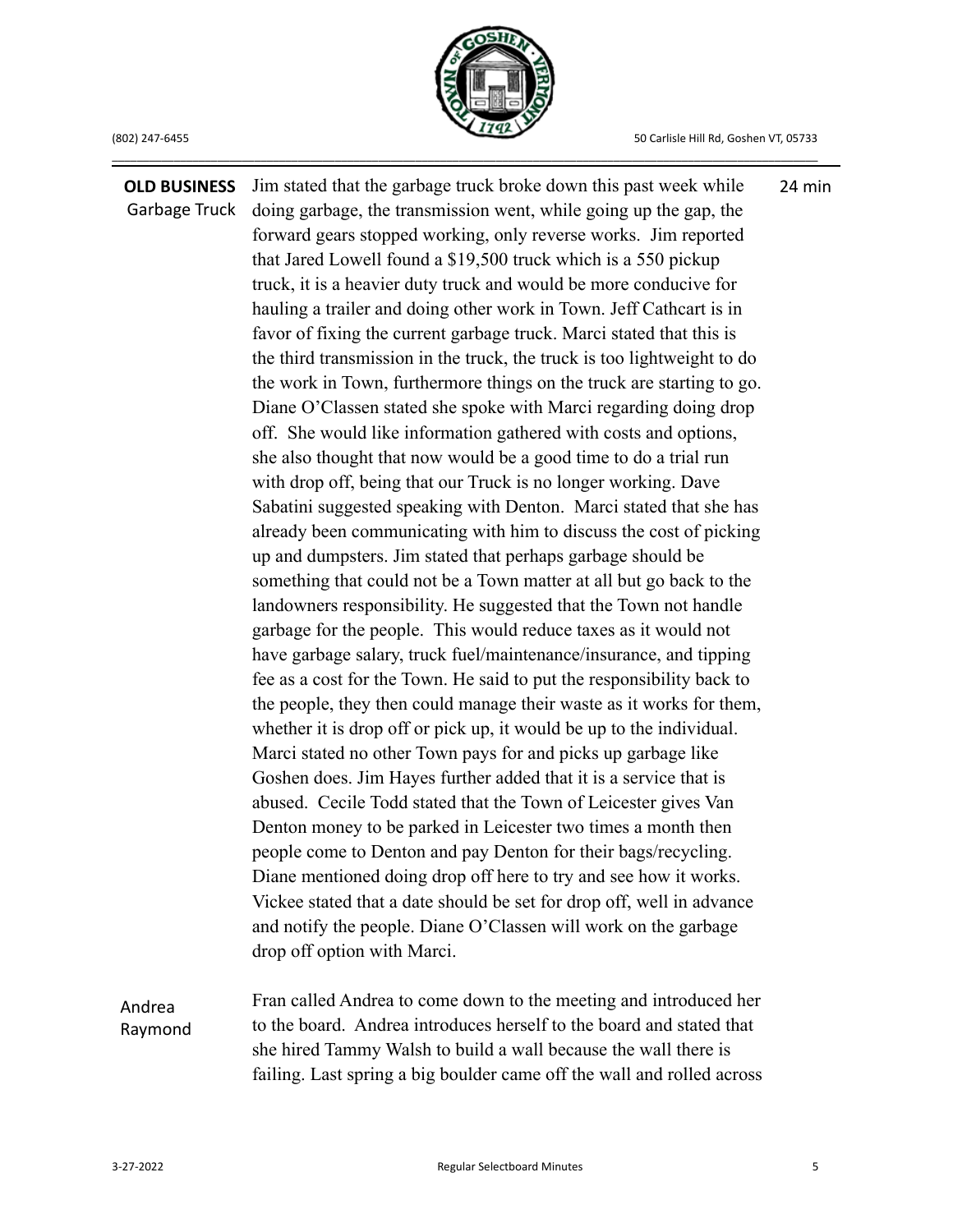

the road to the field, this is when she became concerned with the integrity of the wall and approached Tammy to rebuild the wall. Jeff Cathcart stated that it is against the law to work in Town Property. Andrea stated that Jim gave her permission. Jeff Cathcart stated that Jim has input as the Road Foreman but the Board is the Commissioner. They will need to stop work until a decision can be made, Jeff mentioned getting District 3 up to look at the project and perhaps will need to have advice from a lawyer. Andrea stated that she was unaware of the need to request permission. Jeff Cathcart stated anywork in the road warrants notification and permission. Andrea inquired what to do, Jeff Cathcart said a visit is necessary on site to discuss the work and what is permitted, the contractor should be present as well. Andy inquired what time a meeting could happen, Jeff Cathcart offered tomorrow at 3pm. This was agreed on with Andrea and Jim, Andrea stated she will have Tammy there as well. Andrea apologized for not doing this work to the satisfaction of the board. Jeff Cathcart stated that the FLAP grant is the Forest is the Forest Agreement, therefore has been covered. **ROADS** Dave Sabatini stated that the roads are really good, especially Goshen Ripton Road after the grading. Leo stated that Silver Lake road has potholes and would like to see something done. Jeff

FLAP Grant

Cathcart stated that there is \$6,700.00 grant to fix roads, the paperwork must be submitted by september 30th so the work should be done late August early September. Marci stated that the headwall on Hathaway road on the bridge (the big culvert) needs considerable work. This should be something that is addressed by the Board. Dave Sabatini stated that the brush cutting needs to happen on the bridges and he inquired if he should go ahead and do the work. Diane O'Classen inquired if this will be done by Dave Sabatini as personal contractor or as Dave Sabatini as Town Road Employee. Fran stated that Dave gets \$50 an hour vs, Jimmy that charges \$20 an hour, she stated Dave does good work but is expensive. Marci stated this should be done as Road Employee as it is road work and he is a Town Road Crew 14 min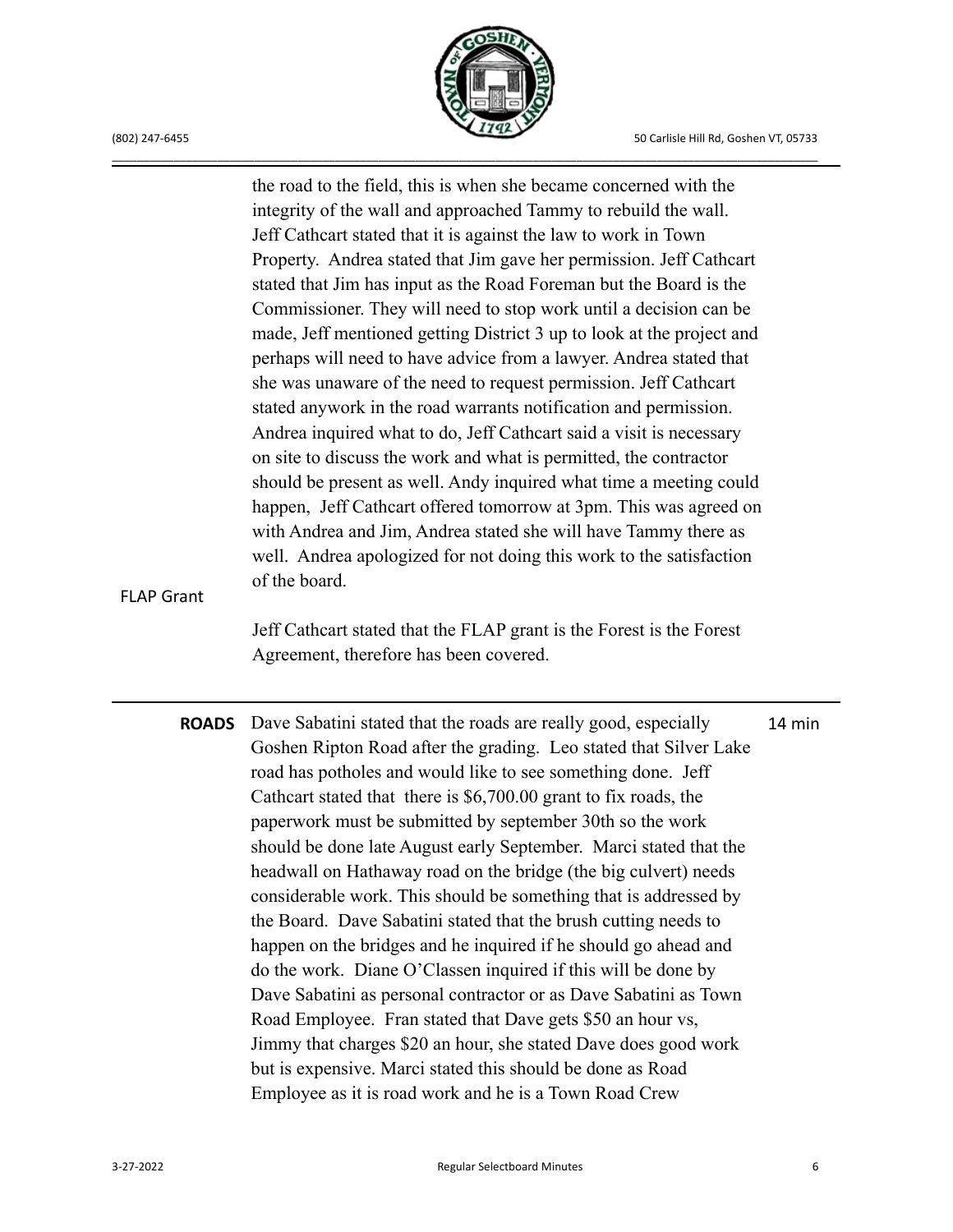(802) 247-6455 50 Carlisle Hill Rd, Goshen VT, 05733

6 min



\_\_\_\_\_\_\_\_\_\_\_\_\_\_\_\_\_\_\_\_\_\_\_\_\_\_\_\_\_\_\_\_\_\_\_\_\_\_\_\_\_\_\_\_\_\_\_\_\_\_\_\_\_\_\_\_\_\_\_\_\_\_\_\_\_\_\_\_\_\_\_\_\_\_\_\_\_\_\_\_\_\_\_\_\_\_\_\_\_\_\_\_\_\_\_\_\_\_\_\_\_\_\_\_\_\_\_\_\_\_\_\_\_\_

Employee, Dave inquired how much his wages are as Road Employee, the board stated \$15. Dave inquired about a raise to do brush work. Madine inquired about when the contract for the lawn and cemetery goes out, will it be this year. Jeff Cathcart stated that this will be next year, Dave will continue to do what he customarily does for his contract. Madine inquired about work done in the cemetery. Dave stated that he is aware of work he needs to attend to and will be doing it. Melvin will be contacted regarding roadside mowing.

# **CITIZENS**

**CONCERNS** Forest amount of land versus the money that we are getting from Bill Mathis stated that he is working on factoring the National them as it pertains to property within Goshen. He inquired about this. Marci stated that if Bill comes to the office he will be able to do research that will be helpful, additionally she said there is a very good map that he may be interested in which shows land in Goshen owned by the Federal Government. Dave Sabatini stated that some private citizens sold back to the government, an example is Tony Clark when he sold a large parcel to the government. Madine stated that it was 50 acres that Tony sold and that there is info at the office. Dave Sabatini said that the Forest Service person, Chris Mattrick is somebody that is easy to work with. Dave Sabatini stated that he is on the Moosalamoo Association Board and he expressed to them that the MA should give more to the Town and build a relationship, this is something he is working on.

> Leo stated that signs were put on private property regarding information for the proposed project from Moosalamoo Association and Vermont Huts to develop a house at Silver Lake, on Federal land. These signs were put on private property with the permission of the land owner. Initially one sign was placed on the corner of Silver Lake Rd and Goshen Ripton Rd, with permission from Susie Reider, this sign came up missing. Leo then had a sign put up on the corner of Flora White Rd and Goshen Ripton Rd, with permission from the Mathis's. This sign was also taken, however a neighbor witnessed the sign being removed from the